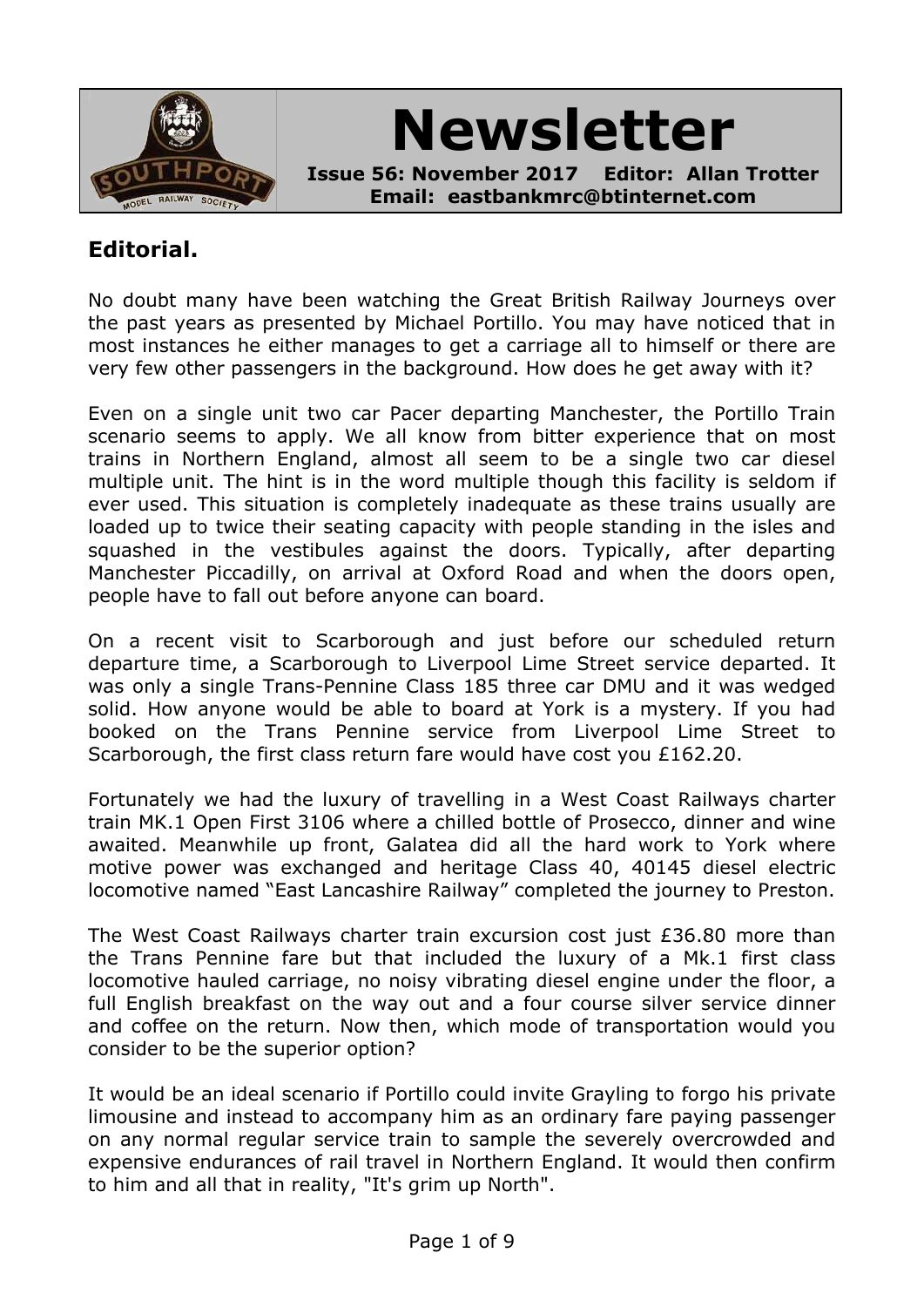# **Diary of forthcoming events.**

18<sup>th</sup> Nov 2017 **Family Model Railway Exhibition, All Saints Church Hall** 1<sup>st</sup> Dec 2017 Committee meeting, open to all members 23-24-25th Feb 2018 Monsal Dale exhibiting at Modelrail Scotland, Glasgow 24th Feb 2018 Canadian Pacific, Southport Lecture Society, Jim Ford 10<sup>th</sup> Mar 2018 Night Ferry, Southport Lecture Society, Allan Trotter 28th Apr 2018 Spring Model Railway Exhibition, All Saints Church Hall

## **Chairman's report.**

This month's Chairman's comments will of necessity be quite short. I think that I have only visited the clubrooms on a couple of occasions because of visits to East Anglia, Northumberland, Surrey, Sheffield and Cardiff. Regrettably none of the travelling has been done by train although on one journey down the M6 I glimpsed a Virgin Pendolino or Voyager at every bridge we passed over or under. This was quite remarkable since normally we see none.



Earlier this month we had a committee meeting which was mainly to ensure that all committee members were up to date with details about the Autumn Family show. At this point I will make a further plug for this event which will be held on Saturday 18th November at All Saints Parish Hall. Since this is one of our main fundraising and publicity events for the year, your assistance will be greatly appreciated on both the Friday night and on the Saturday. Progress with renovating the clubrooms is very slow. There are quite a significant number of areas of work to be completed and Network Rail has been made aware of them. We believe that there may be some action at the next track occupancy on the 4th of November. A start has been made on cleaning up the clubrooms with progress having been made in tidying under the stairs. The kitchen is the next area to tackle

and then the garden. We welcome help to make the premise more habitable and inviting. There is also plenty of wood to cut up.

In terms of layouts, there is slow progress with *Clairmont Old Quay* wiring. We (Allan and myself) have decided on how the layout will be operated, which defines the actual wiring, section breaks and controllers and a start has been made on preparing some of the wiring looms. With Fishy Tales, I understand from Jim that all the modifications and re-alignment of the track have been completed and that now the layout needs to be erected in its entirety to check levels. **Ian Shulver.**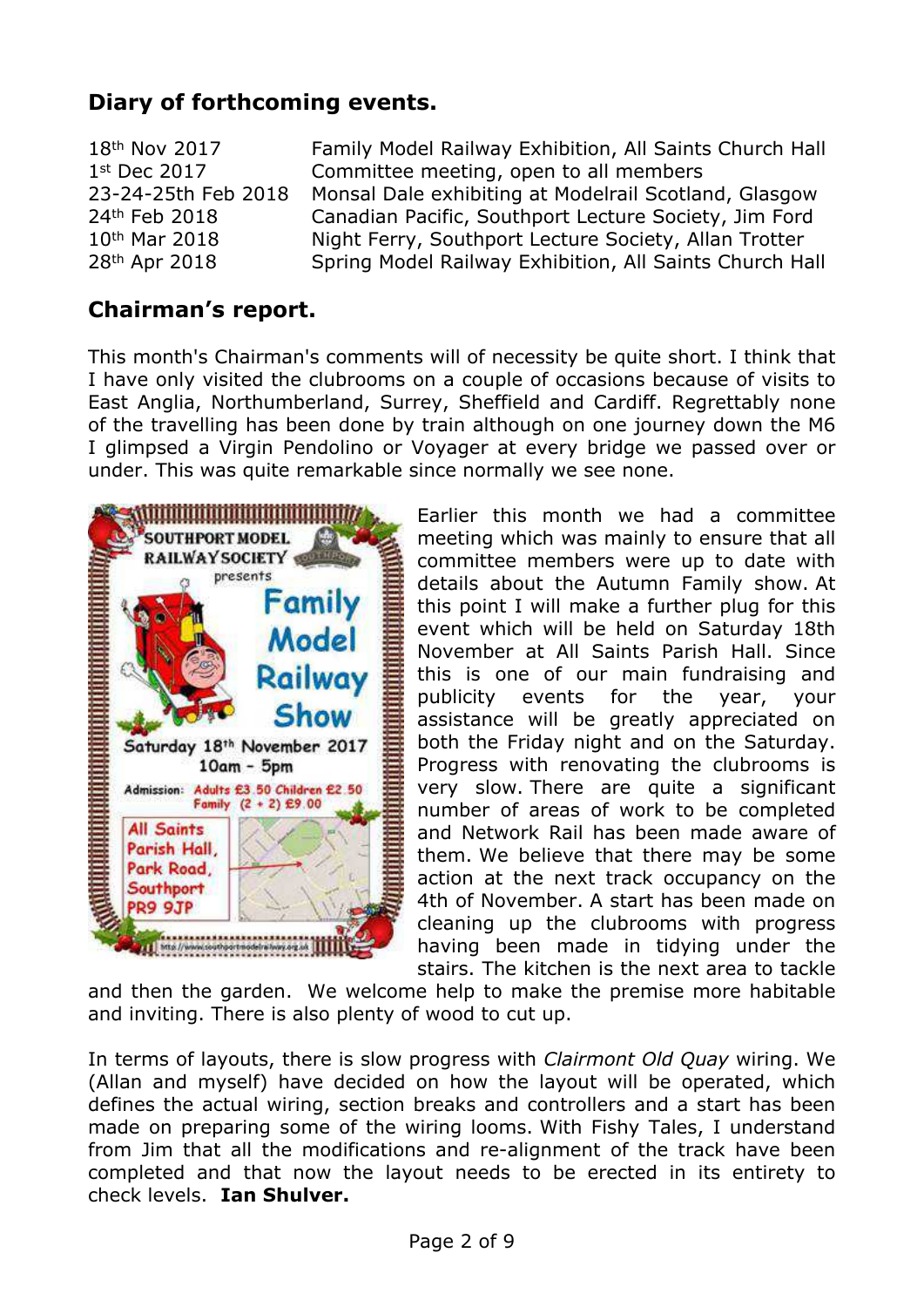# **Secretary's report.**

Just a short report this month from your secretary aboard the slightly swaying deck of MS Boudicca 11 days out of Liverpool and in the Eastern Mediterranean Sea off Port Said and about to enter the Suez Canal. Firstly I must pass on the grateful thanks from Tony for those of you who were able to attend his 70th birthday celebrations. He is very pleased with his present and we are all looking forward to seeing it in action.

You will all be aware that the building repairs have slowed to a virtual stop recently and Network Rail have advised that the remaining work (including the trackside down pipes) requires a possession and this work is scheduled for early November.

Later in November we have of course our family train show and your help and assistance is required in order to make this a success so please put the time from 17:00 on Friday 17th November to 19:00 on Saturday 18th in your diaries as your presence at All Saints is needed. Following the show, the Committee are intending to press on with the internal renewal of the Club to match the external work from Network Rail and your views and ideas on this are very much wanted. It looks as though we will have to expend some of our hard-earned cash updating the electricity system to meet modern certification requirements.

Please attend the Open Committee meeting provisionally scheduled for the first Friday in December (1st December) or phone a committee member with your suggestions. I was feeling a bit train deprived until we reached Majorca where a ride on the Sóller Railway relieved the cold turkey. Manx Electric with mountains - superb! **Jim Ford.**

## **Treasurer's report.**

No report received.

## **Exhibition Coordinator's report.**

No report received.

## **Members' contributions.**

## **Tony Kuivala. The 70th Birthday Celebrations.**

As the pictures show, yet another of our number steps up to become a member of that steadily growing rank of Septuagenarian. In recognition of this achievement, a presentation was made to mark the occasion. This took the form of a 16 mm Lynton & Barnstaple Railway coach with the ceremony conducted on our behalf by Jim Ford.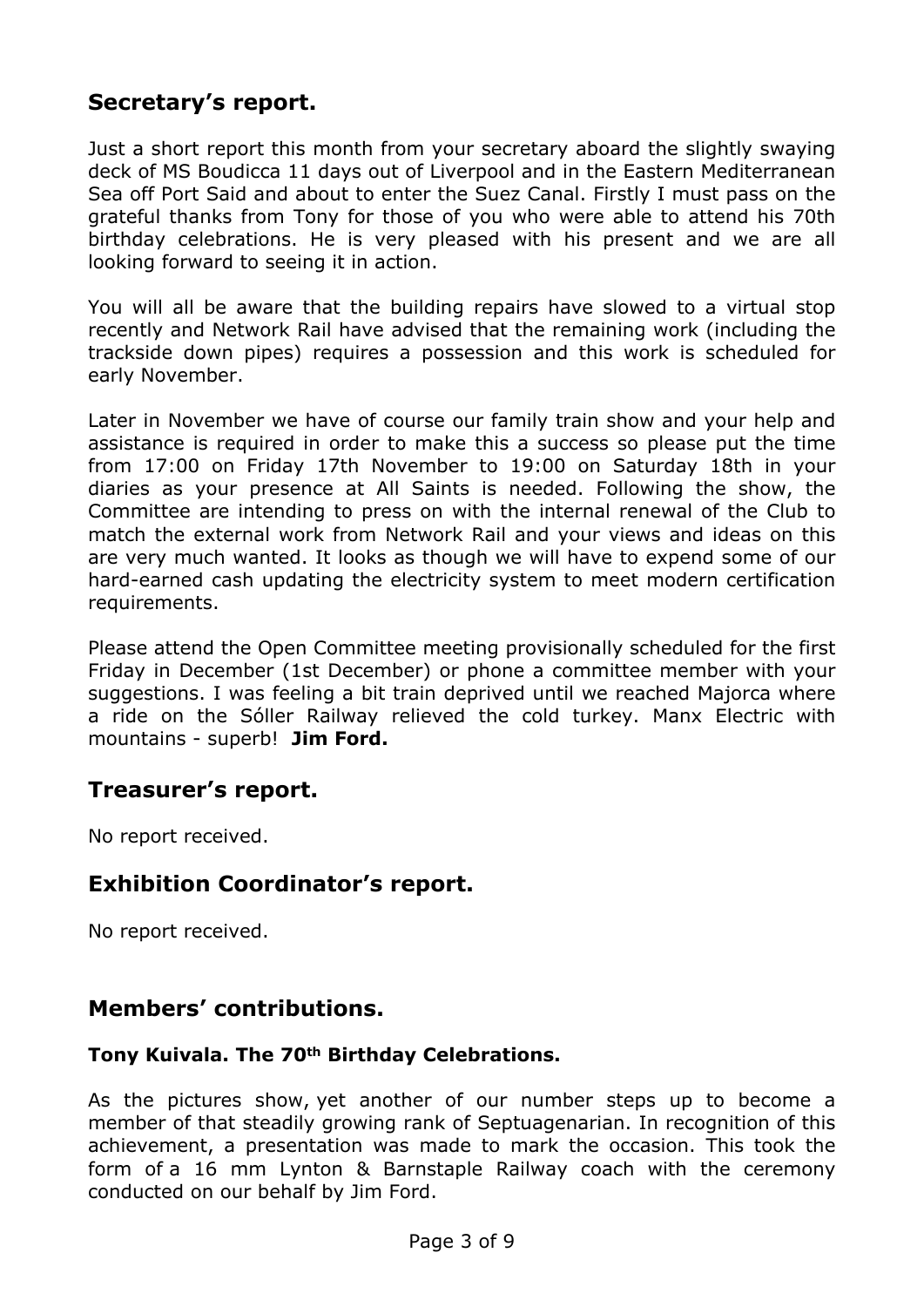



In his opening remarks Jim observed that Tony had recently ordered himself not one but **two** 16 mm locomotives. He reminded us that according to Pratt Rules a member could award himself a new loco on the occasion of and as result of taking retirement but wondered how two simultaneous purchases might be made possible. No explanation was forthcoming; could this be a precedent for us all? We nevertheless look forward to the inaugural run of this splendid

model and eventually to the run of those locomotives, possibly as a double header. **Frank Parkinson.**

#### **Fourteen of the world's scariest but most beautiful train journeys.**

Some advertising blurb recently e-mailed to us by the Daily Telegraph included this series of stunning photographs and captions. There were originally 15, chosen by Telegraph rail expert Anthony Lambert but I have abridged it down to 14. I suppose that it depend on your definition of scary but to my mind not all fall into that category. However, there is no doubt that they can be classed as beautiful. Nevertheless, I could add more than a few more to the list as I am sure, you the reader can.

Perhaps our intrepid "sleeper crew" may in future consider one or more of these journeys for future escapades. I make no apology for the captions which have been reproduced verbatim. Perhaps one of these photographs might inspire a model or two. **Ian Shulver.**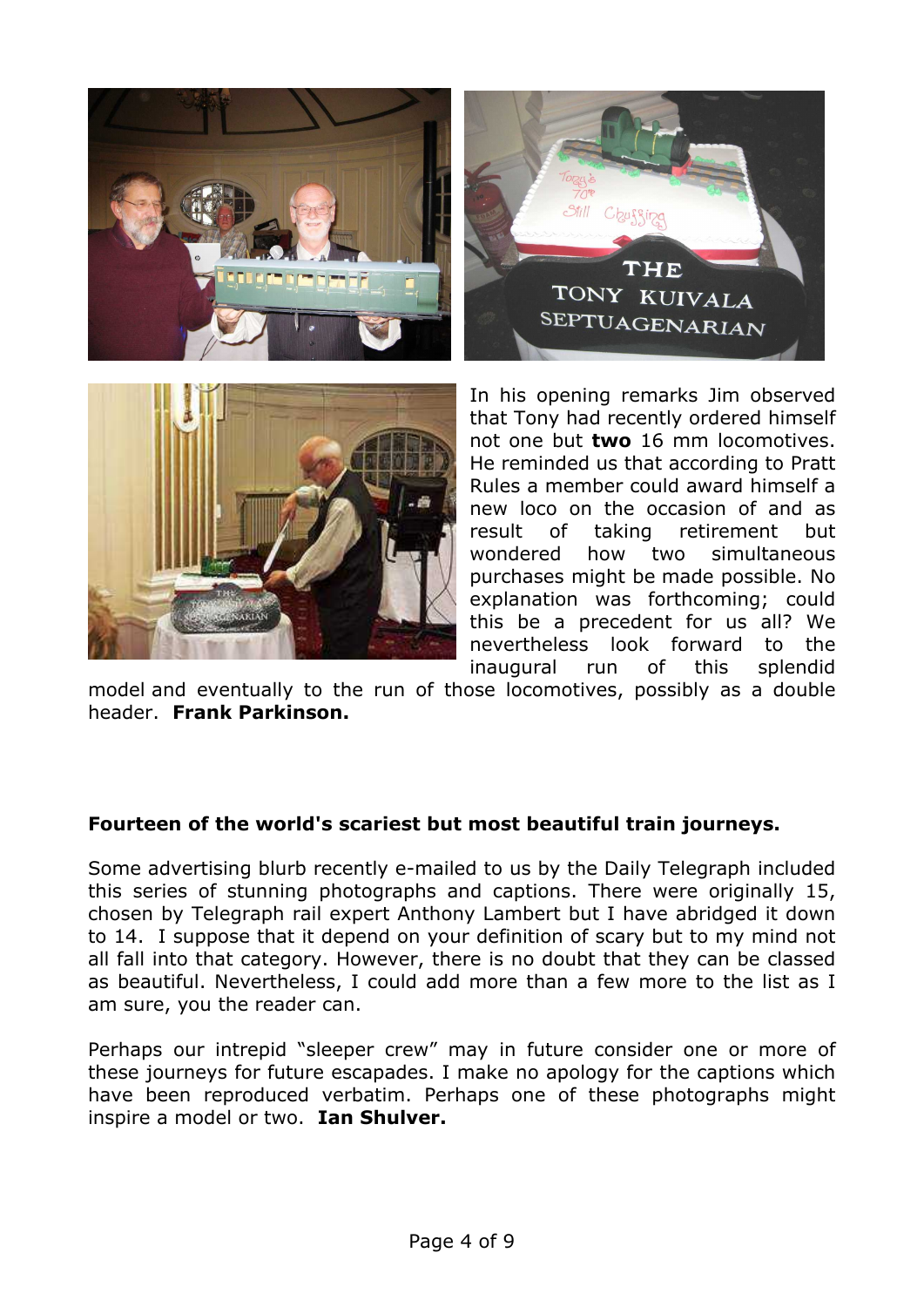#### **1. Tren a las Nubes, Argentina.**



Completed in 1932, the *Train to the Clouds* is one of South America's great railway journeys. It's a 16 hour, 270 mile round trip that departs once a week from the Argentinean city of Salta. Initially built for economic reasons, it now operates solely for the benefit of tourists. The line passes through tobacco field and lowland ranches, 29 bridges, 21 tunnels and 13 viaducts, before climbing to 4220m at

la Polvorilla, making it the sixth highest railway in the world. Note that large parts of the journey are now done by bus.



## **2. White Pass and Yukon, Canada and United States.**

mountains and waterfalls.

This 67 mile route connects the Alaska port of Skagway, now a popular stop for cruise ships, with Carcross for an onward coach link to Whitehorse, the capital of the Canadian territory of Yukon. The narrow gauge railroad was completed in 1900at the tail end of the Gold Rush, and features steep gradients, dozens of bridges and a number of cliffhanging turns, all with a glorious backdrop of glaciers,



## **3. Nariz del Diablo, Ecuador.**

The *Devil's Nose* train travels between Alausi, close to the Andean city of Riobamba, and Palmira, around 50 miles to the south. The train chugs along at a very leisurely pace giving passengers plenty of time to enjoy the sights of Ecuador's "Avenue of the Volcanoes". Unfortunately travellers are no longer allowed onto the roof of the train but there is an open observation car. The "Devils Nose" is

just a small part of the route between Guayaquil and Quito, consisting of a steep climb up a nerve shredding series of switchbacks.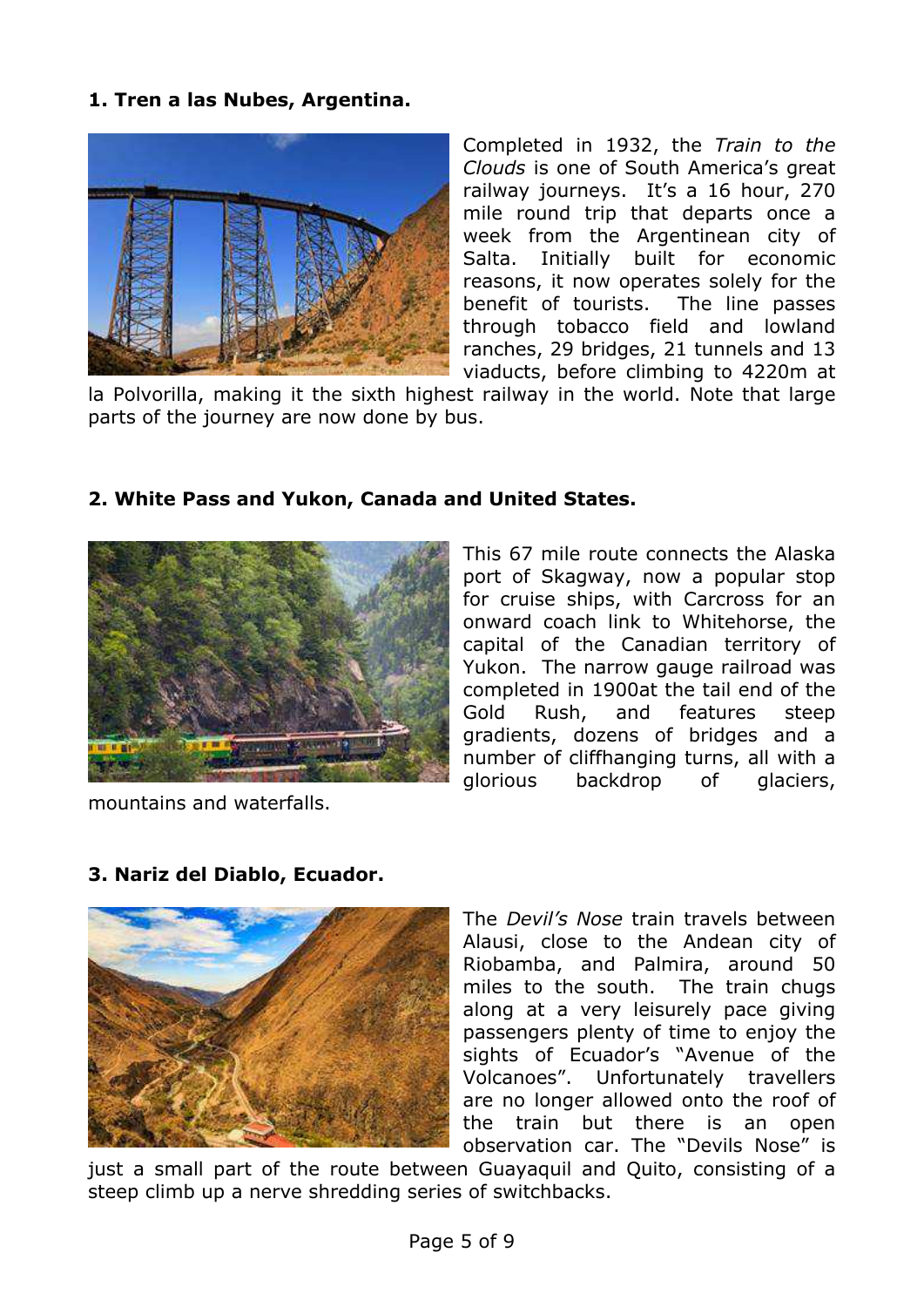#### **4. Georgetown Loop Railroad, United States.**



Just 3.1 miles long, the Georgetown Loop has nevertheless been a popular tourist attraction for more than a century with its two corkscrew loops. It takes passengers from Georgetown, Colorado to the neighbouring town of Silver Plume, gaining 640ft in elevation and passing through spectacular mountain terrain.

**5. Flamsbana, Norway.**



This 13 mile line that drops down 2833ft from Myrdal on the Oslo-Bergen railway in Norway to the port of Flam is so steep that some locomotives built for it had five braking systems. It has 20 tunnels, one of them a spiral, and is one of the steepest non-rack railways in the world with gradients of 1in 18. Spray from a waterfall sometimes washes over the train.

## **6. The Death Railway, Thailand.**



More than 90,000 labourers and 16,000 Allied prisoners of war died during the construction of this 259 mile railway between Bangkok and Myanmar *(formerly Burma),* a horrific episode that forms the backdrop for David Lean's 'The Bridge on the River Kwai' and 'The Railway Man' starring Colin Firth. A ride on the surviving section of the route is now a popular activity for visitors to Kanchanaburi, to

the northwest of the Thai capital, and travellers on Belmond's *Eastern and Oriental Express*. The train hugs the sides of sheer cliffs and passes over a number of rickety bridges.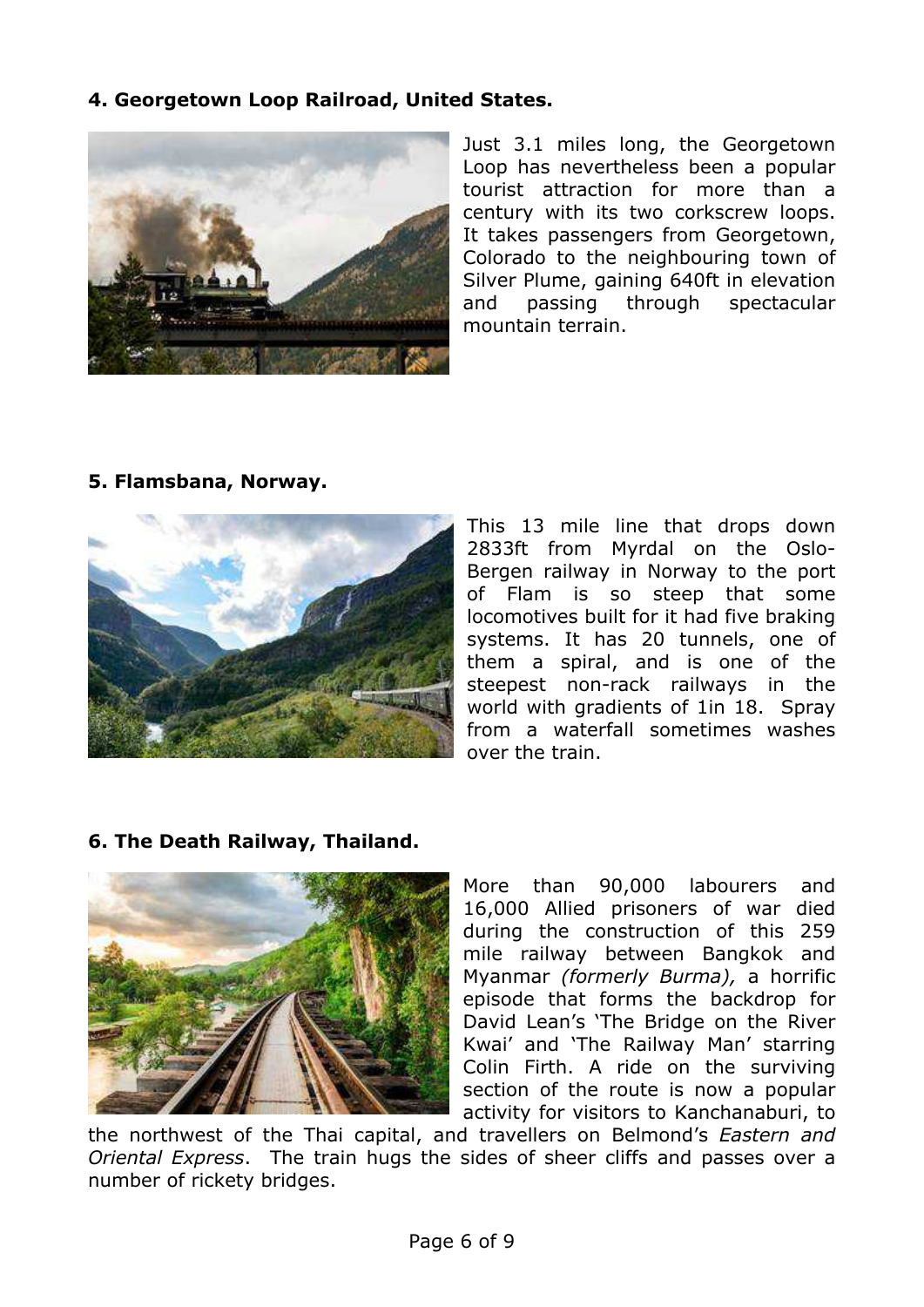## **7. The Cumbres and Toltec Scenic Railroad, United States.**



Found in the southern Rocky Mountains, this route operates throughout the summer months and takes passengers from Chama in New Mexico over the Cumbres Pass, the highest rail pass in the United States at 10,015ft. Numerous loops, trestles and tunnels are negotiated before the train passes through the Toltec Gorge and reaches it destination at Antonito in Colorado.

#### **8. Kuranda Scenic Railway, Australia.**



Completed in 1891, this railway runs from Cairns to the town of Kuranda, a one hour and 45 minute journey. Crossing a great lattice viaduct with spectacular views over the Barron Falls and the Coral Sea, the track cuts a path through the Barron Gorge National Park, past tropical forests and through 15 tunnels.

**9. Pamban Bridge, India.**



The town of Rameswaram, on Pamban Island, is connected to the Indian mainland by a one and a half mile bridge with 143 piers opened in 1914, which makes for a breathtaking home straight for travellers arriving here from the Indian city of Chennai. Rameswaram itself is a holy Hindu site and a popular pilgrimage.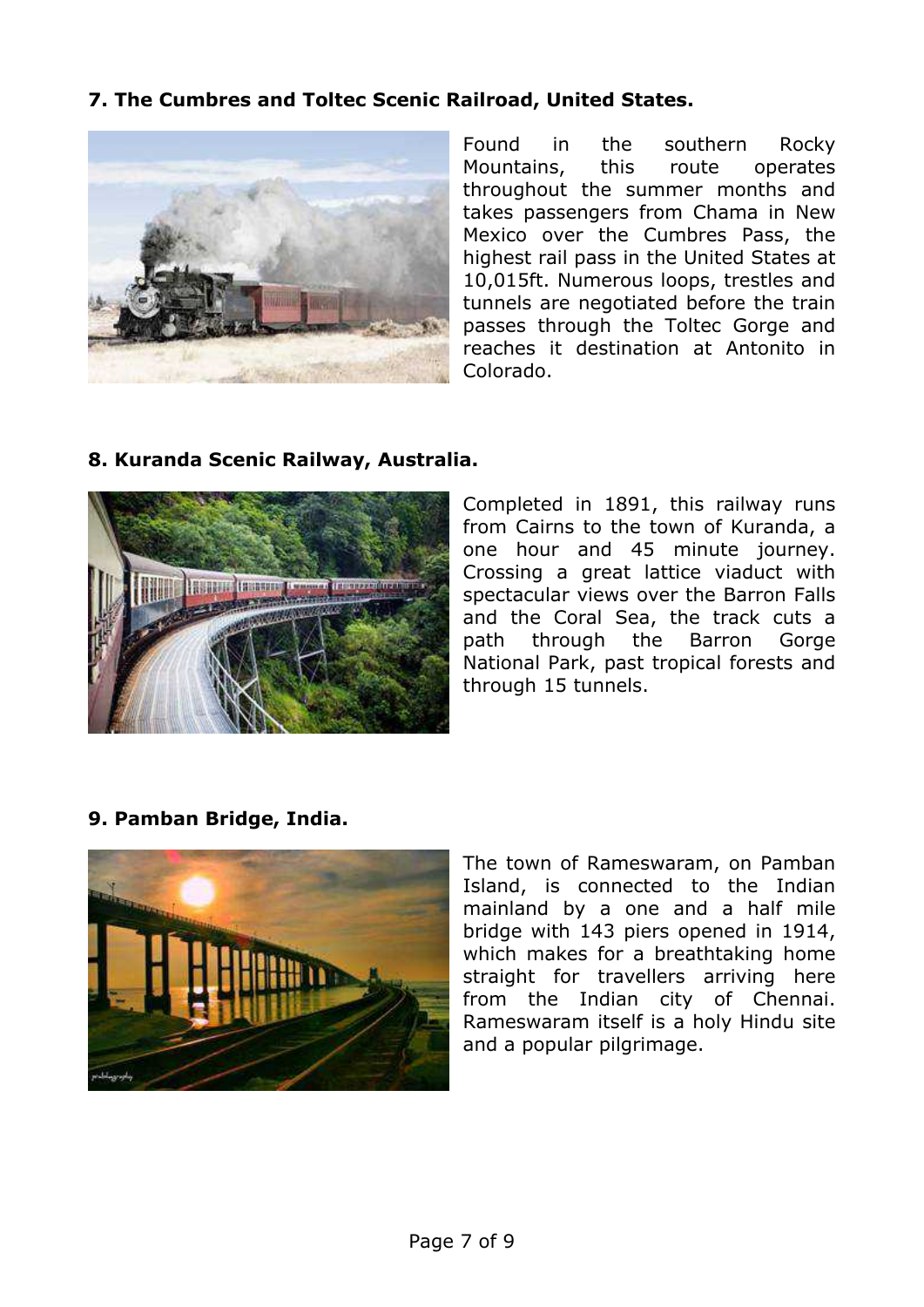## **10. The Far North of Scotland.**



Spare a thought for those who have been snowed up for many hours and even days in the wild Flow Country of Sutherland and Caithness on the Inverness-Thurso/Wick railway. On occasions a helicopter drop of suppies has been required. It traverses the largest expanse of blanket bog in Europe and the lonliest lanscape in Britain, home to deer, dunlin, golden plover and merlin.

## **11. The mountain railways of India.**



The Darjeeling Himalayan Railway, the Kalka-Shimla Railway and the Nilgiri Mountain Railway were all built to serve hill stations during the British Raj and are still considered engineering marvels. Each line passes through rugged foothills – the first two in the Himalayas – and climb around the mountain contours. The trains are not the height of comfort and are painfully slow, but they have great character.

## **12. The bamboo trains of Cambodia.**



In an effort to deal with the country's notoriously primitive and unreliable rail network. Cambodians took matters into their own hands by creating their own service, using "trains" built from bamboo and abandoned parts. The spartan contraptions travel up to 25 miles an hour, generating power from tiny engines and can carry dozens of passengers at a time. Cushioned trolleys for tourists now run from

Battambang to a village an hour away. The only issue is when two "trains" meet on the single line – whichever has the fewer trolleys is manhandled off the track so the other can pass.